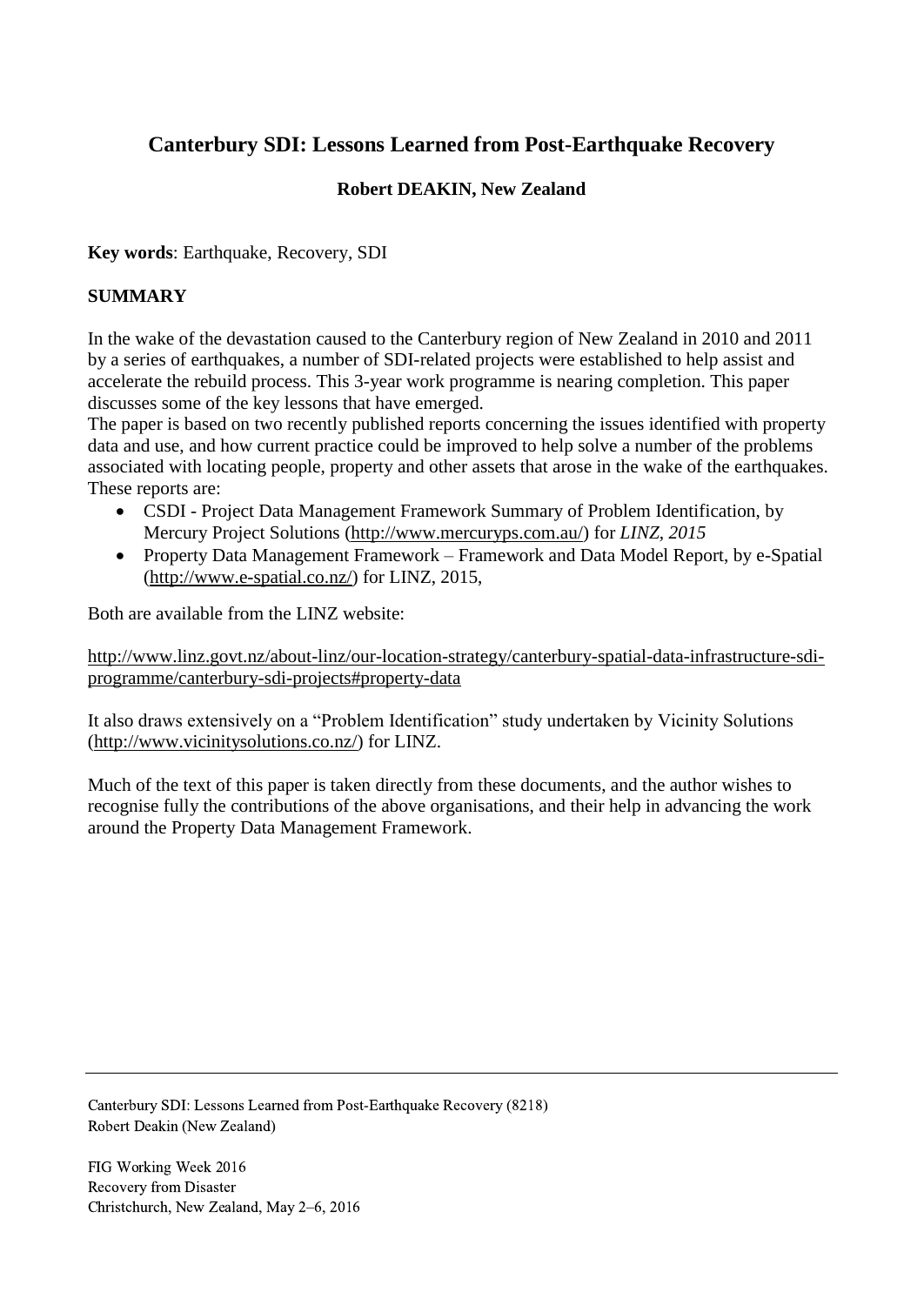# **Canterbury SDI: Lessons Learned from Post-Earthquake Recovery**

## **Robert DEAKIN, New Zealand**

# **1. INTRODUCTION**

Between September 2010 and February 2011 the Canterbury region of New Zealand's South Island was subject to a series of earthquakes.

The February 2011 earthquake severely damaged Christchurch, New Zealand's second-largest city, killing 185. The government declared a state of national emergency, which stayed in force until 30 April 2011.

The total cost to insurers of rebuilding has been estimated at NZ\$20–30 billion, making it New Zealand's costliest natural disaster.

[\(https://en.wikipedia.org/wiki/2011\\_Christchurch\\_earthquake,](https://en.wikipedia.org/wiki/2011_Christchurch_earthquake)Wikipeda, last visited 1/10/2015) In the immediate wake of the February 2011 event the use of geospatial information and associated technology became invaluable to the agencies and organisations involved in the response and recovery. They were also widely used by the public and volunteer groups to find out about what was happening where.

Recognising the utility and value of this, the New Zealand Government provided approximately \$5 million funding to eight projects focused on the use of Spatial Data Infrastructure (SDI) concepts to help improve the planning and execution of the rebuild process. This "Canterbury SDI Programme" was managed by LINZ and concluded in 2015. LINZ are now in the process of transitioning some of the projects to business-as-usual operations and reviewing how lessons learned from the projects can help influence the development of New Zealand's national SDI.

The eight projects were:

- − GIS Interoperability
- − Forward Works Planning
- − 3D Enabled Cities
- − Improved Sharing of Utilities Data
- − Property Data Management Framework
- − Canterbury Maps web portal enhancements
- − Open Data and Open API support

Canterbury SDI: Lessons Learned from Post-Earthquake Recovery (8218) Robert Deakin (New Zealand)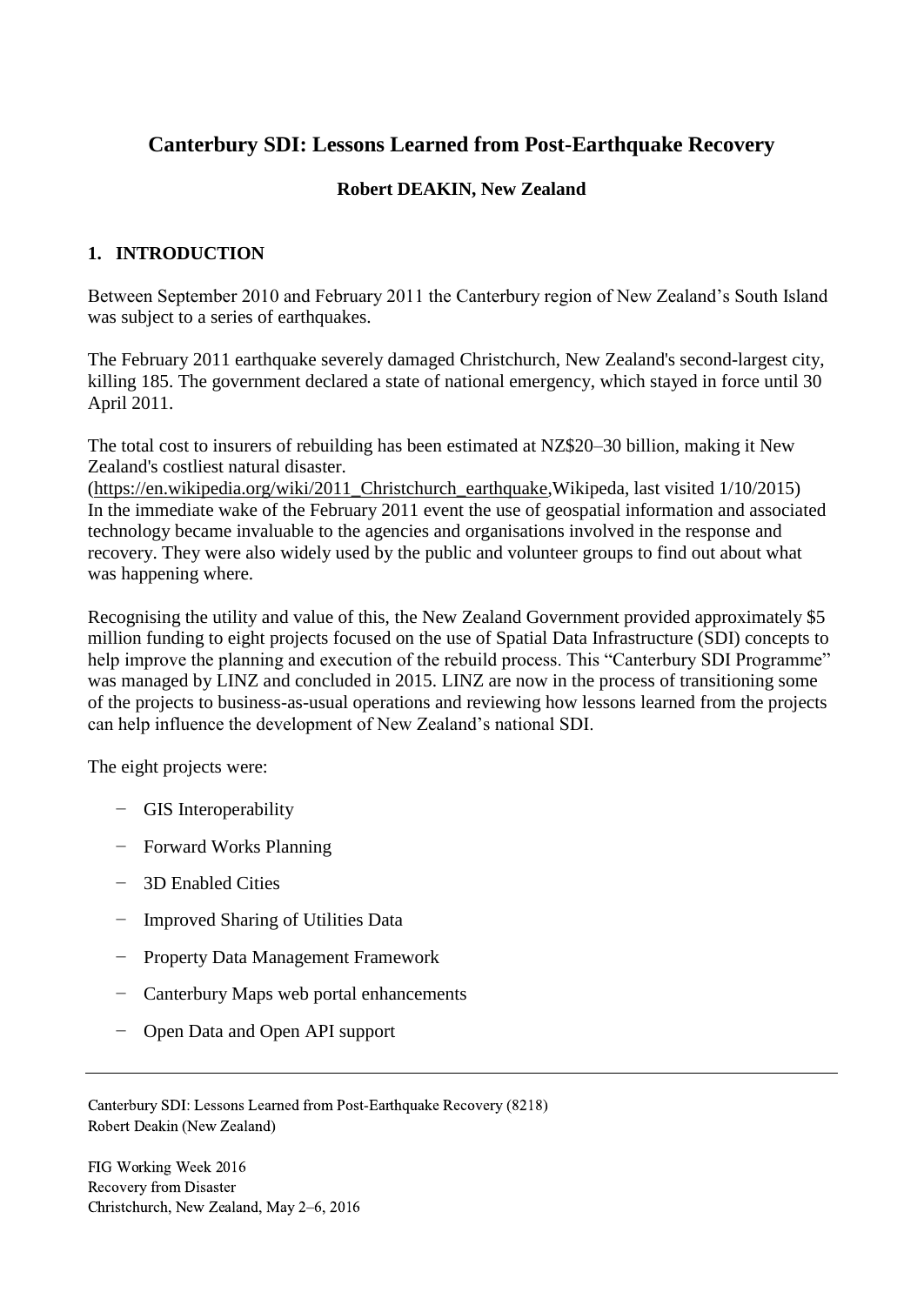− Geospatial Data Discovery

Details of each can be found at:

## [http://www.linz.govt.nz/about-linz/our-location-strategy/canterbury-spatial-data-infrastructure-sdi](http://www.linz.govt.nz/about-linz/our-location-strategy/canterbury-spatial-data-infrastructure-sdi-programme)[programme](http://www.linz.govt.nz/about-linz/our-location-strategy/canterbury-spatial-data-infrastructure-sdi-programme)

This paper focuses on the lessons that have emerged from the project that examined the problems using available address and property data effectively to support recovery and rebuild activities, the Property Data Management Framework (PDMF).

## **2. THE PROBLEMS WITH PROPRTY DATA**

During the response to, and recovery from, the 2011 and 2012 Canterbury Earthquakes, a number of significant issues arose in dealing with a myriad of property, address and building information sources, leading to significant delays and rework, reduced service to citizens, and loss of credibility for the response organisations.

Dealing with separate sources for addresses, property, ownership and building information proved to be challenging. Multiple databases were being used, often not being able to be reliably linked. Sharing data between agencies and organisations was difficult due to security, privacy and technical issues, and location and address data collected in the field did not make it back, or very slowly, make its way back into the source data stores.

As a result, much duplication of effort and data occurred, and the lack of integration between related datasets led to significant re-work, reduced quality of decision making, reduced quality of service to Canterbury citizens, loss of credibility among agencies and a significant cost burden.

At its outset, the PDMF project set out to identify the root causes of these problems, a process which involved interviewing many people across those agencies and organisations involved in the response and recovery activities. This research outlined four broad problem areas:

- − **Preparedness**: a lack of preparation that inhibited data sharing and integration
- − **Property Data Management**: the lack of a central, authoritative, reliable and maintained property data framework address register
- − **Risk Management**: decisions made about data management and technology did not follow appropriate risk management procedures
- − **Location Data**: there were significant gaps in the availability and capture of certain types of location data

### **3. PREPAREDNESS**

When the events of 2011 and 2012 happened, the lack of preparedness meant that people had to improvise and invent on the spot to get the right, or use best available data under the circumstances.

Canterbury SDI: Lessons Learned from Post-Earthquake Recovery (8218) Robert Deakin (New Zealand)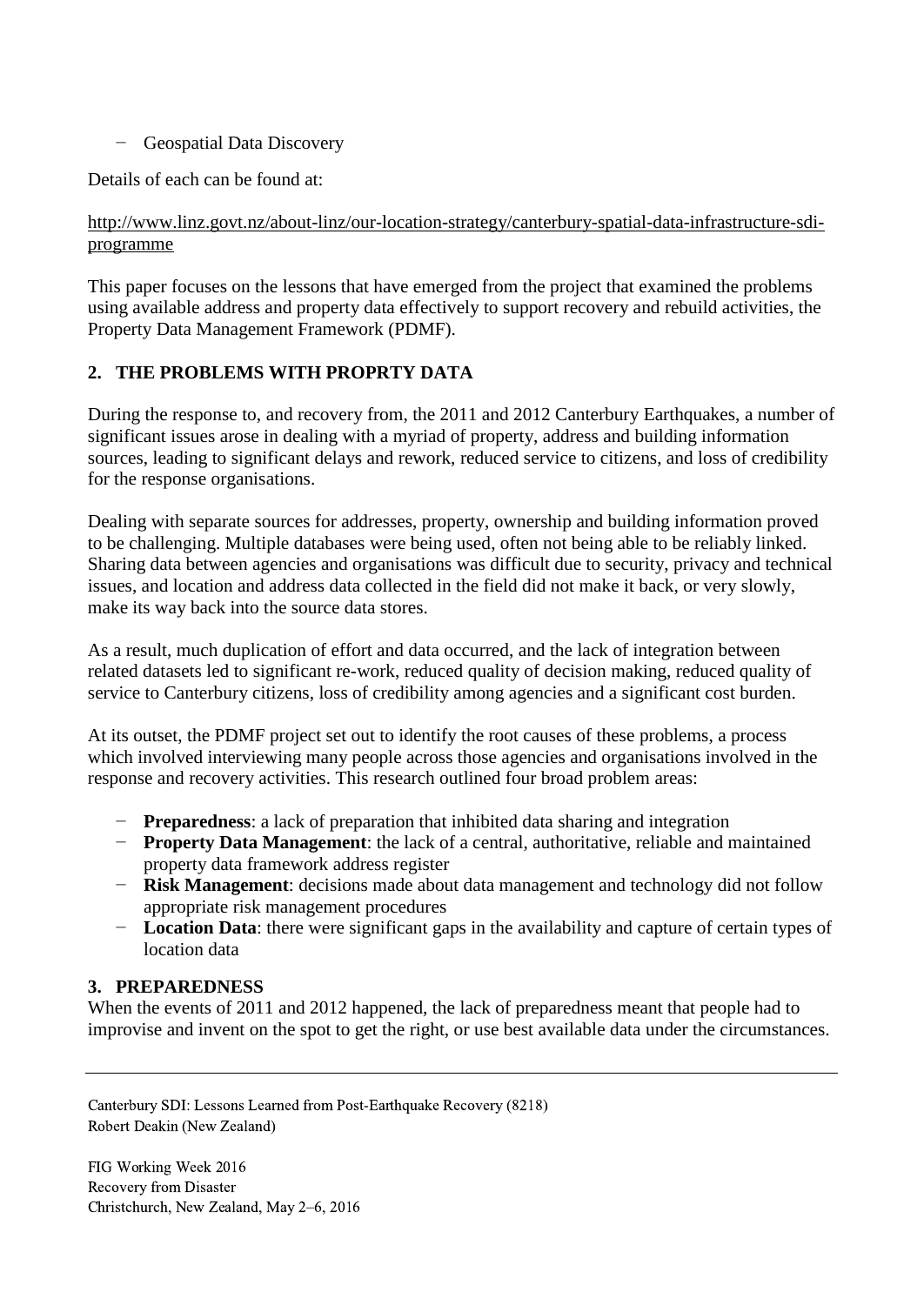The lack of preparation manifested itself in difficulty discovering what data sources were available, a reluctance to share due to quality, privacy and licensing concerns and technical access constraints.

The root causes underlying these issues were identified as:

- − The lack of data sharing agreements in place;
- − No data sharing channels (such as web services), or standardisation of formats and data models
- − No catalogue or registry of available data sources
- − A lack of training or practice on how to pull together data sources

Problems manifested as:

- − Inability to find key people who could supply data;
- − Inability to access the data;
- − Reluctance to supply data because of perceived poor quality;
- − Reluctance to supply data because the requestor was perceived as not needing it;
- − Reluctance to supply data because it was not known how the requestor might use it;
- − Privacy issues;
- − Supplying spatial data in unhelpful formats.

Problems related to integrating data from multiple agencies included:

- − No plans on how to integrate data representing aspects such as people, places, things, events and concepts, from multiple agencies;
- − No plans on how to integrate data from a single agency into a recipient's business system;
- − Data-models were different and the attributes contained different data. Schemas were not available;
- − Abstractions were different (e.g. mobile toilet delivery being recorded as a number against a street name by some people, and against an address by others);
- − Geometry data types were different (whether the feature was stored as a point, a line, or a polygon);
- − Datasets were at different levels of completion;
- − Data was in different formats, e.g. WFS, ArcGIS, MS Access, Excel, CSV files, PDFs, paper forms and maps.

Getting expertise was also a problem:

- − People were thrust into positions they were not equipped to deal with;
- − Information was captured by people without experience of spatial data;
- − Data was managed by people without experience of spatial data;
- − No access to technical expertise;
- − Out-of-town resources were unfamiliar with the city (e.g. common road names and place names);
- − Out-of-town resources were unfamiliar with the systems they were working in.

Canterbury SDI: Lessons Learned from Post-Earthquake Recovery (8218) Robert Deakin (New Zealand)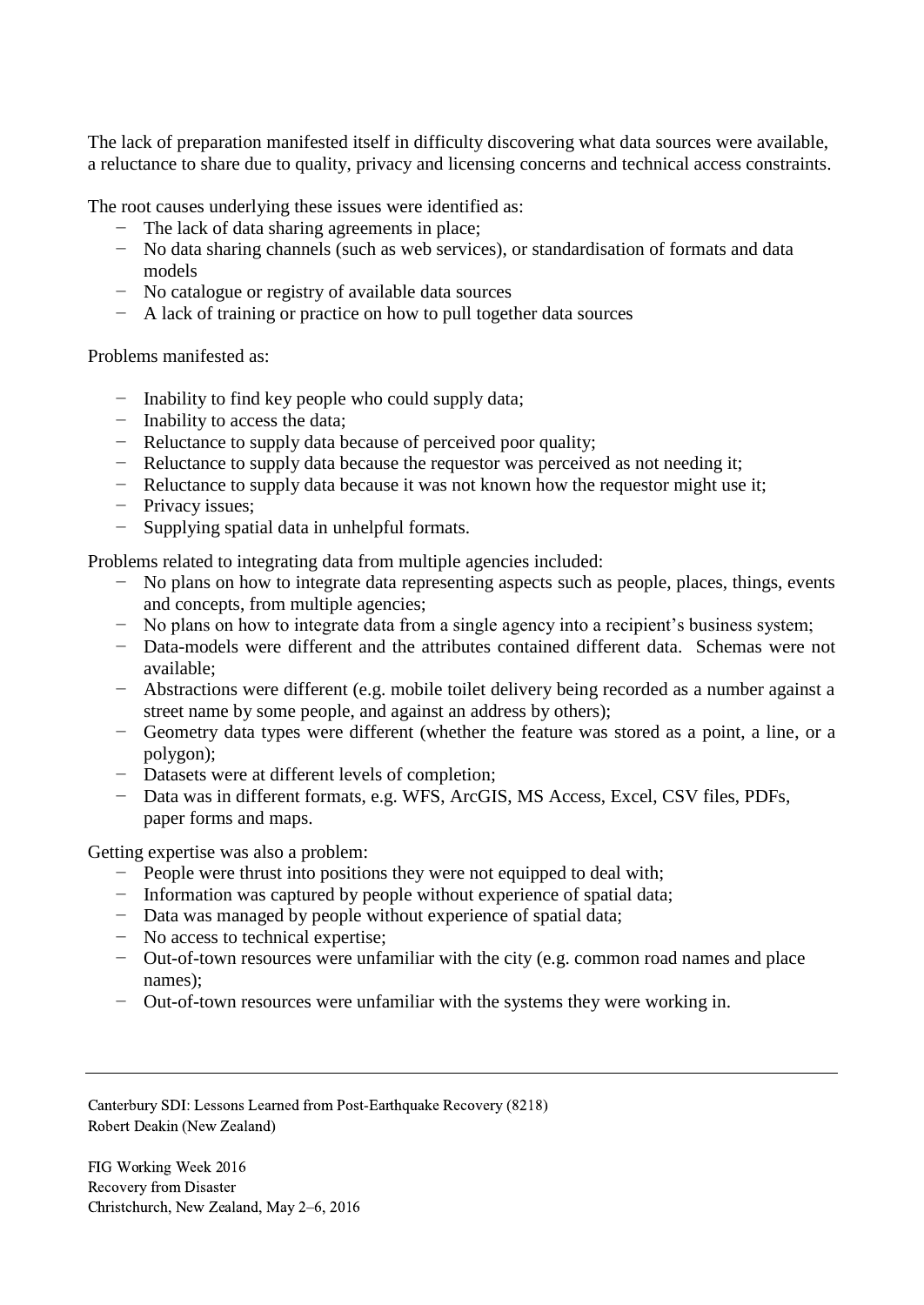## **4. PROPERT DATA MANAGEMENT**

The most common feedback was that there needs to be a single centralised, authoritative, reliable, maintained address register with a unique ID. Such a register would link commonly used property reference datasets such as addresses, buildings, parcels, title and rating units.

Analysis of the issue shows that improved addressing would provide some benefit. However the root cause of this issue is the use of addresses as the primary or sole identifier for sharing property related data. However as no standardised agreed address schema with persistent identifiers exists, issues arose with data being unable to be matched due to different address strings used by different agencies. The development of an integrated property data framework which models the relationships between all property data elements would provide a more comprehensive solution being able to resolve multiple data issues, rather than just addressing. Such a framework would be seen as centralised, though practically it would be more likely to be a federation of linked data sets utilizing web services.

The key barriers, or root causes, that have prevented such a register to be available to date are identified as:

- The use of (unstructured) address strings as identifiers, making it almost impossible to consistently and reliable match datasets based upon on the address string as the lone identifier. This is in part due to multiple address datasets in the market focussed on meeting different needs in the market,
- − A lack of overarching, standardised, shared information models for property related datasets
- − A market driven approach, with a disincentive for coordination or standardisation among market players
- − Lack of mechanisms for feed-back or data updates
- − A general lack of reliable data sources for buildings or rating units

Factors contributing to the problems included inconsistent data and practices amongst various duplicate address datasets:

- − Addressing practices vary across Territorial Authorities (TAs);
- − It is difficult to determine if an address exists in the real world;
- − Uncertainty with addresses means that imagery is needed to check for mistakes;
- − In the absence of a unique identifier for an address, matching relies on the data describing the address being the same in both systems;
- − Inconsistent methods for determining where an address point should be placed;
- Divergence in datasets makes them more difficult to match.

Useful ownership data did not exist:

- − Confusion exists where buildings overlap several parcels in common ownership;
- The legal owner of a piece of land was difficult to identify and contact;

Canterbury SDI: Lessons Learned from Post-Earthquake Recovery (8218) Robert Deakin (New Zealand)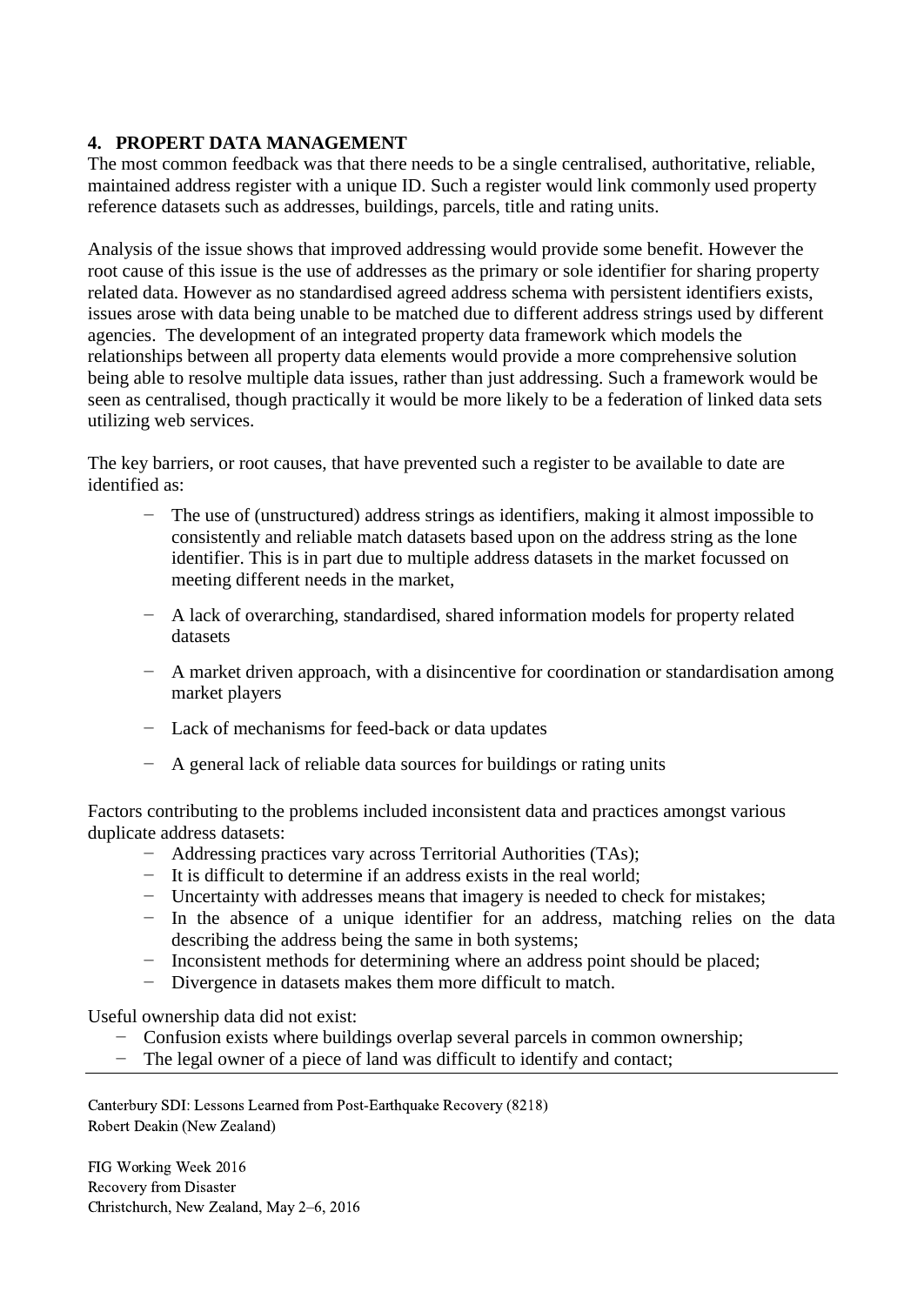− Insurers have insufficient property-related data to process a claim.

Useful building data did not exist:

- − There is no clear update path to capture or correct geospatial data of a building;
- − There is no identifier for a building;
- − There are multiple 2D and 3D representations of a building, but no linkages to them;
- − As there is no building data there is nothing against which seismic ratings, heritage models and building information can be attached;
- − TAs collect data about the building consent process, but not the building;
- − Building footprints not being maintained, where they do exist;
- − TAs have difficulty determining whether a building has been started, completed or demolished;
- − Architects drawings are not easily converted to building spatial data;

People did not know what to do and were unable to do it efficiently:

- − Inability to know what services were being delivered in the response;
- − Inability to know where services needed to be delivered to next;
- − Work was repeated many times, when there was the least capacity to do so;
- − Professionals were tied up trying to integrate data;
- − While property-related data sharing arrangements are in place, standardisation is difficult;
- − People did not know what to do and were unable to do it efficiently.

#### **5. RISK MANAGEMENT**

−

There was inadequate risk management and mitigation planning around property data. In the disaster planning and preparation processes, data related risks were misrepresented, underestimated or not identified. Disaster planning had rehearsed for the physical response along with individual event data sharing but not long term large scale data access and sharing. As a result, risk identification and mitigation was often done on an individual, ad-hoc basis, resulting in risk adverse behaviour and temporary, ad-hoc mitigations.

The root causes identified were:

- − A lack of planning and training around data management and technology
- − Risk management was left to individuals on an ad-hoc basis
- − Risk management only accounted for worst-case scenarios, and missed more 'mundane' scenarios such as lack of data integration
- − Existing risk management plans did not account for the data needs of an event of such scale

Problem statements included:

Canterbury SDI: Lessons Learned from Post-Earthquake Recovery (8218) Robert Deakin (New Zealand)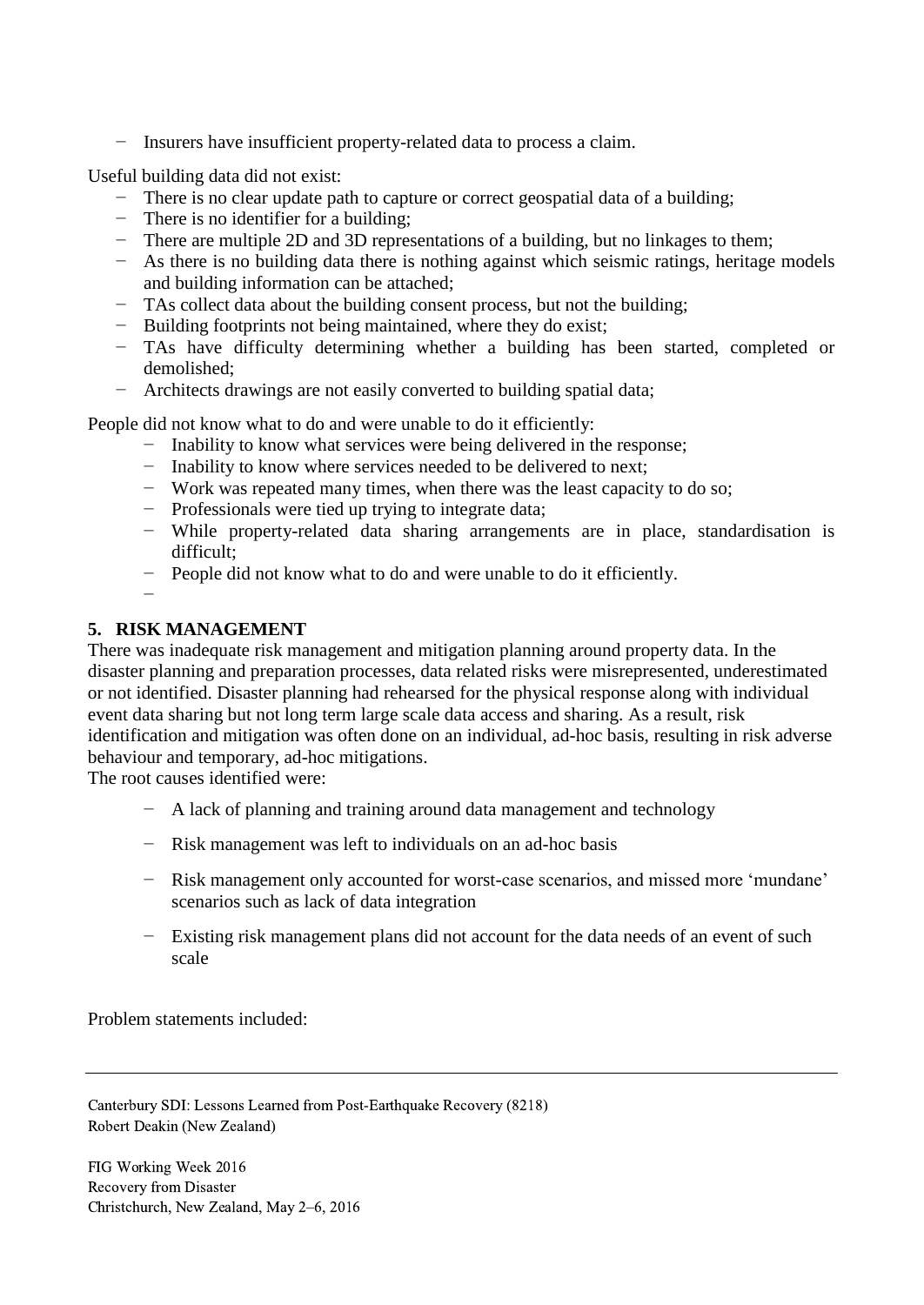- − Some organisations were not prepared to share data until *not sharing* was creating more problems than *sharing*;
- − Data was collected in formats that required triple-handling;
- − Data was not collected in a way that enabled it to be delivered in time to make decisions;
- − Temporary solutions became embedded.
- −

# **6. LOCATION DATA**

It was identified that there were significant gaps in the availability and capture of certain types of location data. This meant that much data about events or observations (such as the delivery of temporary toilet facilities ) was recorded without a (reliable) location; business and tenancy location data was not current or available, informal building names could not be matched, and aggregated data such as building blocks was not reliably available.

The identified root causes were:

- − Reliance on paper forms, rather than location-enabled applications, for in-field data capture
- − Business location data was unavailable or out of date
- − Building tenancy data was not available
- − There was no data available depicting aggregated areas such as blocks or the CBD cordon

Problem statements included:

- − Data about buildings using names couldn't be matched;
- − Land parcel boundary was too granular a scale for broad brush response and rebuild planning activities;
- − Various activities required various granularities of data, which wasn't available.

−

## **7. CONCLUSIONS AND RECOMMENDATIONS**

The lack of a unified Property Data Management Framework severely hampered the response to, and recovery from, the Canterbury earthquakes. There was no authoritative, reliable and maintained dataset that links properties, buildings, addresses and rating units, leading to significantly reduced decision making, service to citizens and a large dollar cost. This problem and its negative economic and social impacts are not unique to the Canterbury earthquakes, and extend to the entire New Zealand economy and domains beyond disaster management.

The Canterbury Spatial Data Infrastructure's PDMF project addressed some of the issues and root causes identified in the Problem Identification report. Following this report the project undertook:

The design of a comprehensive Property Data Framework Model: an integrated, overarching, standards-based information model for property data that brings together addresses, parcel, titles, buildings and rating units (among others), and includes the registration of unique, persistent IDs (Figure 1)

Canterbury SDI: Lessons Learned from Post-Earthquake Recovery (8218) Robert Deakin (New Zealand)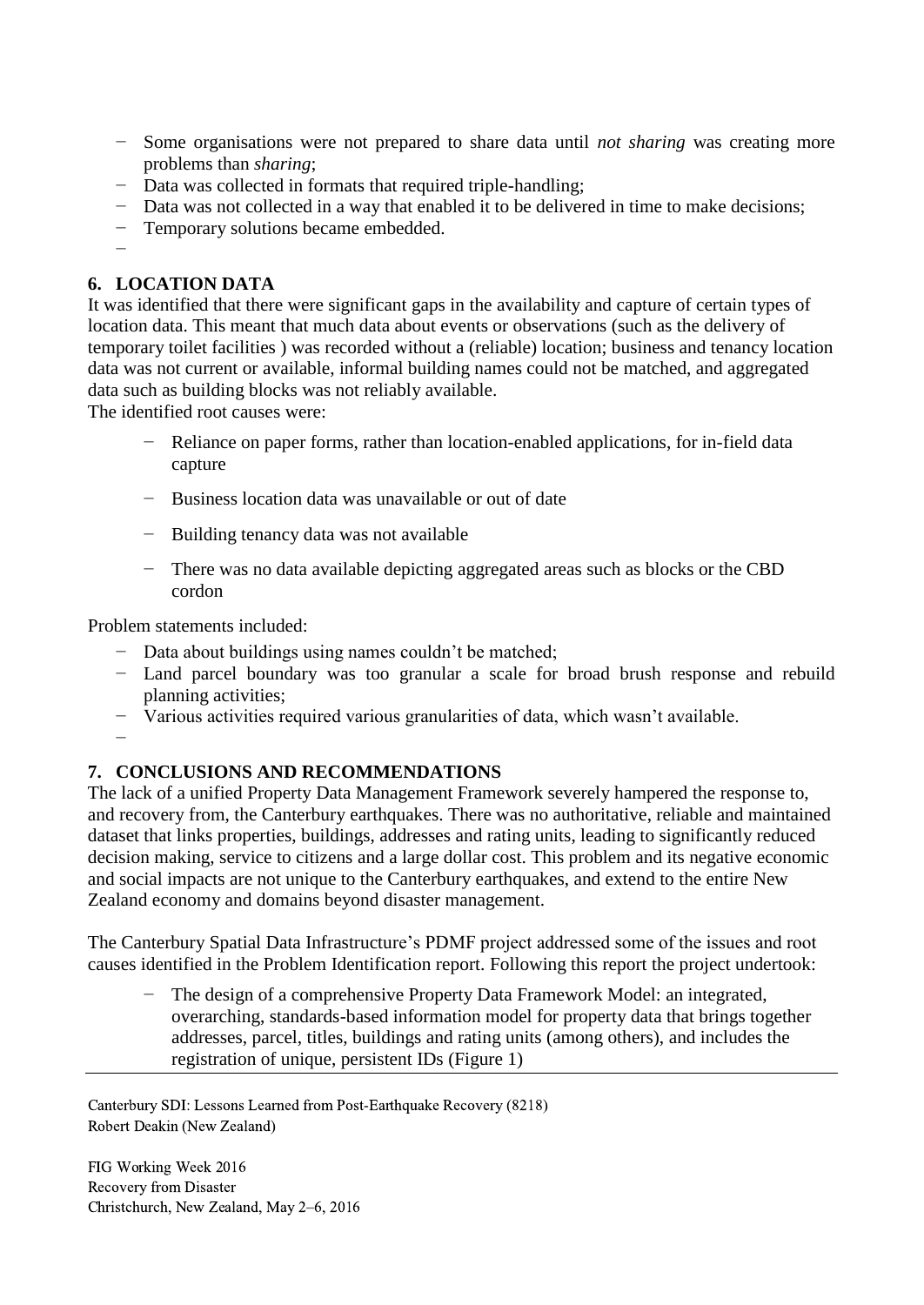

#### **Figure 1: High-level conceptual model of the proposed Property Data Management Framework** (Property Data Management Framework – Framework and Data Model Report, LINZ 2015)

Recommended next steps are to:

- − Create a test and demonstration environment for the Framework Model
- Create a stakeholder engagement plan to ensure a wide adoption of the PDMF by users, industry and government.

The problem identification work highlighted that the normal commercial environment for property and address data supply, provides disincentives to coordination and standardisation. There is therefore a role for government to provide the enabling framework to make a PDMF available for the entire New Zealand economy to benefit from. At a minimum that would include the (open) data sharing agreements, standards, information models and ID register for PDMF data sets, as well as education and training resourced to assist implementation and adoption.

Canterbury SDI: Lessons Learned from Post-Earthquake Recovery (8218) Robert Deakin (New Zealand)